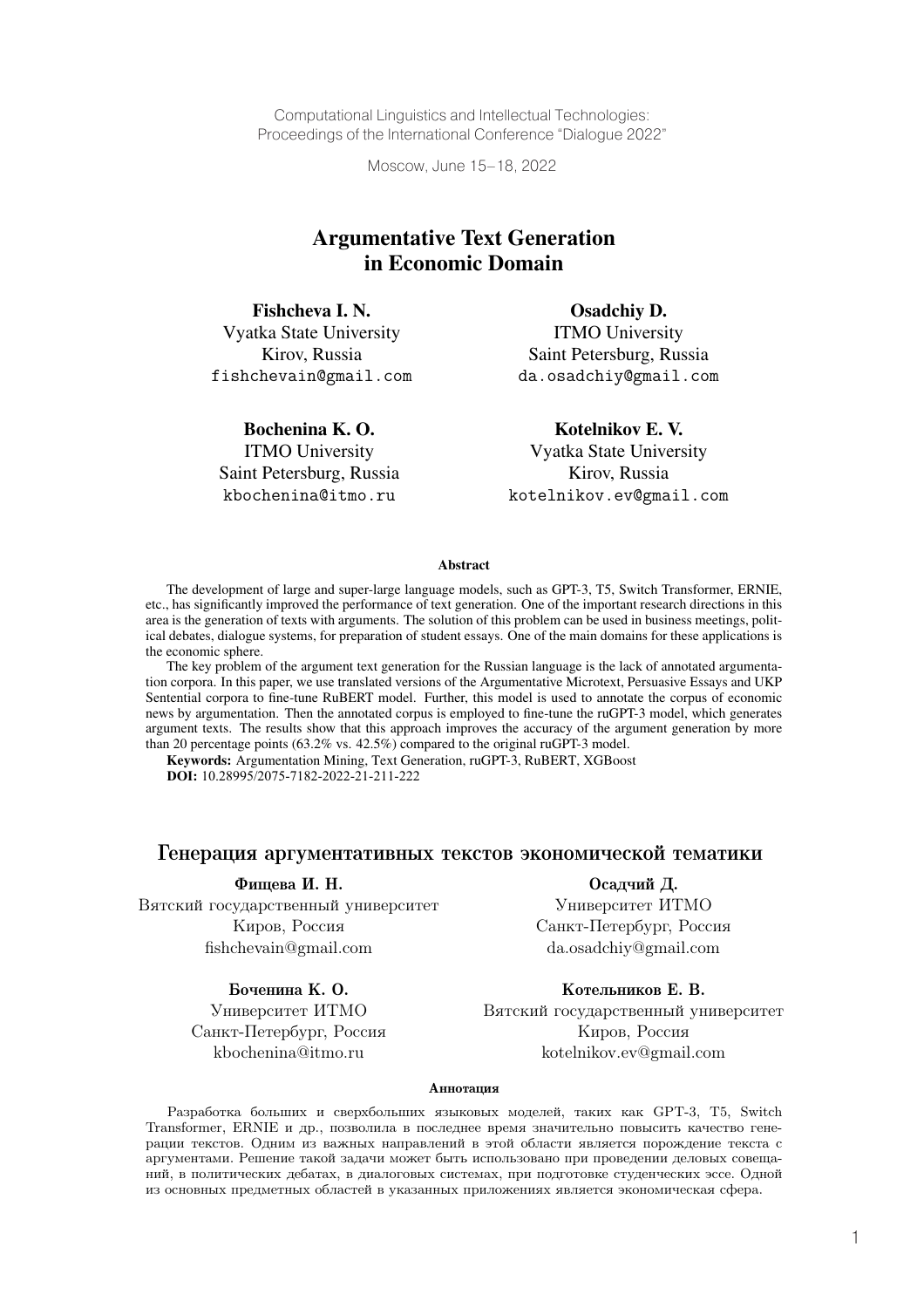Ключевой проблемой при генерации аргументов для русского языка является дефицит корпусов, размеченных по аргументации. В настоящей работе мы используем переводные версии корпусов Argumentative Microtext, Persuasive Essays и UKP Sentential для дообучения модели RuBERT. Далее построенная модель используется для разметки по аргументации собранного корпуса экономических новостей. Затем размеченный корпус применяется для дообучения модели ruGPT-3, которая порождает аргументационные тексты. Результаты показывают, что такой подход позволяет повысить правильность генерации аргументов более чем на 20 процентных пунктов (63.2% vs. 42.5%) по сравнению с исходной моделью ruGPT-3.

Ключевые слова: анализ аргументации, генерация текстов, BERT, GPT

#### 1 Introduction

Automatic text generation has recently made impressive progress with the development of large and super-large pre-trained language models (Han et al., 2021), such as GPT-3 (Brown et al., 2020), T5 (Raffel et al., 2020), Switch Transformer (Fedus et al., 2021), ERNIE (Sun et al., 2021) and others. These models allow tuning to the problem by updating the weights on a small training dataset (finetuning) or without updating weights in few-shot learning (with several training examples, usually from 10 to 100), one-shot learning (one training example) and even zero-shot learning (Brown et al., 2020).

One of the important directions in this field is the generation of texts with arguments (Hua et al., 2020; Gretz et al., 2020; Schiller et al., 2021). Arguments in this case are either found using an information retrieval system (Hua et al., 2020), or generated by a pre-trained language model (Gretz et al., 2020; Al Khatib et al., 2021). *An argument* is a set of statements that includes claim and premises (Stede and Schneider, 2018). *A claim* is a statement that expresses a potentially controversial point of view. *Premises* are statements supporting or refuting this claim.

Systems that generate text with arguments related to a given claim can be used during business meetings to promptly generate arguments; in political debate to back up the position of a speaker; in jurisprudence to search and generate arguments for legislative acts and precedents; in dialogue systems for the selection of arguments to convince the interlocutor; in education for analyzing, generating, and evaluating arguments in student essays. One of the most common domains for these applications is economics.

There are several publicly available pre-trained language models for the Russian language, including RuBERT (Kuratov and Arkhipov, 2019), SBERT (SBERT, 2020), and ruGPT-3 (ruGPT-3, 2020). Recently, several papers have appeared on the argument mining in Russian (Fishcheva and Kotelnikov, 2019; Fishcheva et al., 2021; Salomatina et al., 2021; Ilina et al., 2021).

However, to the best of our knowledge, there have been no work devoted to the generation of argumentative Russian texts so far. We aim to close this gap and propose an approach to build a language model for generating an argumentative text in Russian in the economic domain.

The contribution of this work is as follows:

- a new approach to the generation of Russian argumentative texts is proposed. In this approach, the model RuBERT is first trained using argumentative corpora, which is then used to automatically annotate arguments in an economic text corpus. The annotated corpus is used to fine-tune the ruGPT-3 model, which allows generating texts with arguments, particularly, sentences containing premises related to a given claim;
- presenting the results of experiments with the proposed approach;
- sharing the corpus of pairs <*claim, sentence*> on economic domain. The corpus includes 660 sentences manually annotated into two classes – "premise" / "non-premise".

## 2 Previous Work

### 2.1 Argumentative Text Generation

Argumentative texts generation includes the following research directions.

- 1. Application of traditional text generation architectures, including content selection/organization and linguistic implementation components (Carenini and Moore, 2006).
- 2. Generation of an argumentative text from given small argumentative elements (Walton and Gordon, 2012; Reisert et al., 2015; Wachsmuth et al., 2018; El Baff et al., 2019).
- 3. Replacing target objects in extracted arguments (Bilu and Slonim, 2016).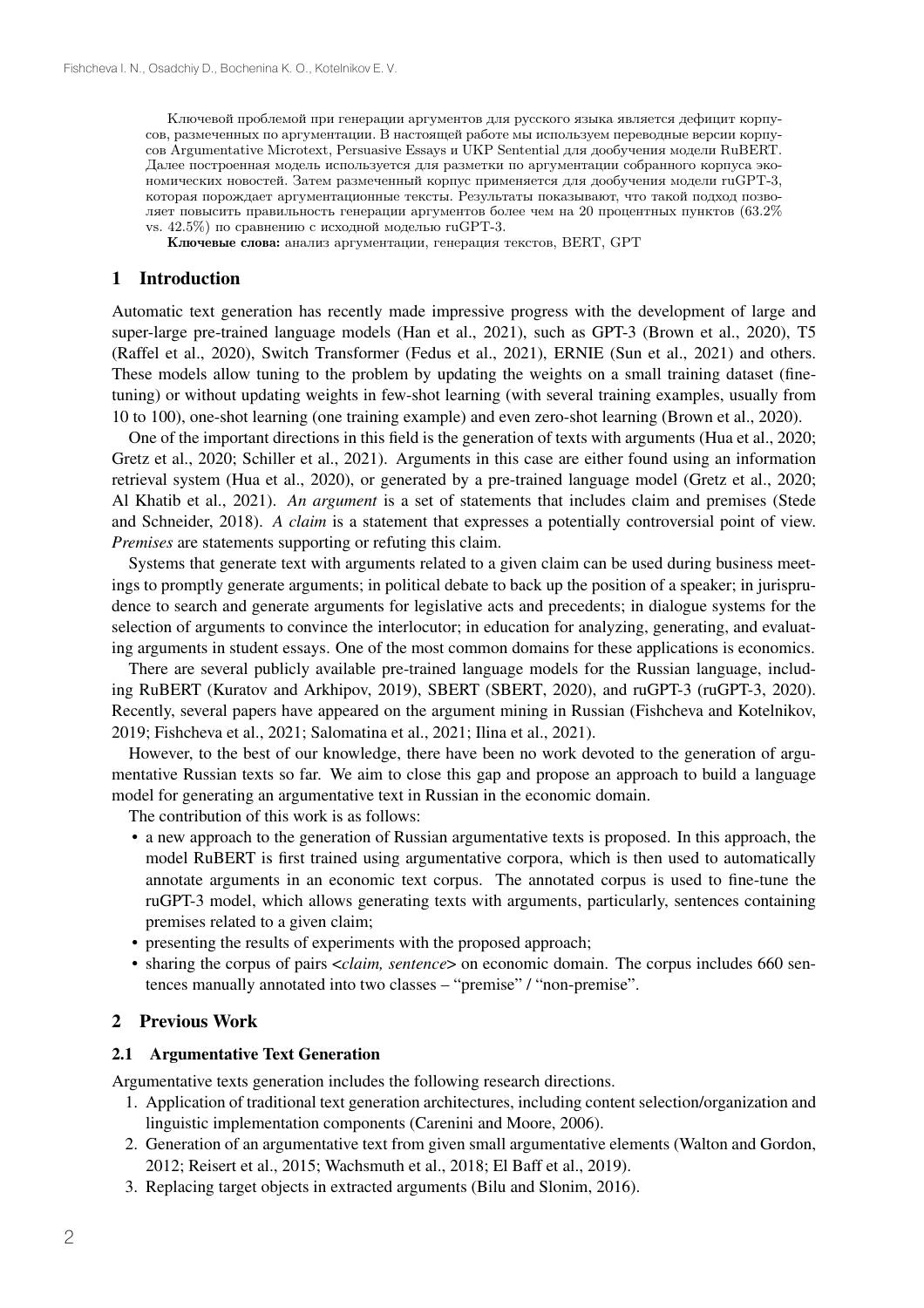- 4. Using predefined argument templates (Bilu et al., 2020).
- 5. Application of the encoder-decoder architecture (seq2seq) (Hidey and McKeown, 2019), possibly supplemented by an information retrieval component (Hua et al., 2020; Schiller et al., 2021).
- 6. Using pre-trained language models for text generation, such as GPT-2 (Gretz et al., 2020; Al Khatib et al., 2021).

The papers closest to our research are (Schiller et al., 2021; Gretz et al., 2020; Al Khatib et al., 2021). Schiller et al. (Schiller et al., 2021) proposed a neural network model Arg-CTRL for controlled generation of texts based on the well-known CTRL model (Keskar et al., 2019). Controlling the text generation is carried out using the so-called *control codes*, including the topic, stance, and aspect of the argument. The retrieval system and the BERT model were used to extract aspects. In our work, instead of the CTRL model, we use the ruGPT-3 model, which does not require learning from scratch for the Russian language, like CTRL. Also, the BERT model is used not to extract aspects, but to select sentences containing premises.

Gretz et al. (Gretz et al., 2020) investigated claim generation. They suggested using the fine-tuning of the neural network model GPT-2 (Radford et al., 2020) based on the corpus of automatically extracted arguments. Moreover, authors added context to the input data for GPT-2 in order to improve the quality of generation. In our work, we generated premises, not claims. Also, instead of GPT-2, which is mainly an English-language model, we use the Russian-language ruGPT-3 model.

Al-Khatib et al. (Al Khatib et al., 2021) used argumentation knowledge graphs to generate argumentative texts. The concepts contained in such graphs are searched on debate portals and Wikipedia. The found fragments of texts are used for fine-tuning GPT-2. In our work, we use the RuBERT model rather than knowledge graphs to generate training data. In addition, instead of GPT-2 we use the Russianlanguage model ruGPT-3.

#### 2.2 Argumentation Mining in Russian

The area of argumentation mining for the Russian language has recently attracted more and more attention of researchers.

The first annotated corpus for the Russian language (Fishcheva and Kotelnikov, 2019) was created based on the translation of the English language Argumentative Microtext Corpus (ArgMicro) (Peldszus and Stede, 2015; Skeppstedt et al., 2018). It was then expanded with machine translation of the Persuasive Essays Corpus (PersEssays) (Stab and Gurevych, 2014) and a Joint Argument Annotation Scheme was proposed (Fishcheva et al., 2021). By using XGBoost and BERT, the authors were able to improve the results of automatic classification of "for" / "against" premises.

Salomatina et al. (Salomatina et al., 2021) proposed a method for finding an argumentative structure based on using the patterns of argumentation indicators and their role in the thematic structure of the text. This method can be used in the absence of a sufficient amount of annotated data.

Ilina et al. (Ilina et al., 2021) presented a web resource designed to study argumentation in popular science discourse. A distinctive feature of the argument annotation model is the using of argument persuasiveness weighting. The annotation script includes several procedures that allow the annotator to check the quality of text annotation and evaluate the persuasiveness of the argumentation.

In our work, to the best of our knowledge, the problem of generating argumentative texts in Russian is being investigated for the first time. We are expanding the Russian-language corpus from (Fishcheva et al., 2021) by translating the UKP Sentential Argument Mining Corpus (UKP Sentential) (Stab et al., 2018). Based on the extended corpus, we train RuBERT model, which we then use to annotate sentences of the economic news corpus. The annotated corpus is used to fine-tune the ruGPT-3 model to generate texts containing premises for a given claim.

## 3 Proposed approach

The scheme of the proposed approach for generating argumentative texts is shown in Fig. 1.

The three argumentative annotated corpora – ArgMicro, PersEssays, and UKP Sentential (see Sec-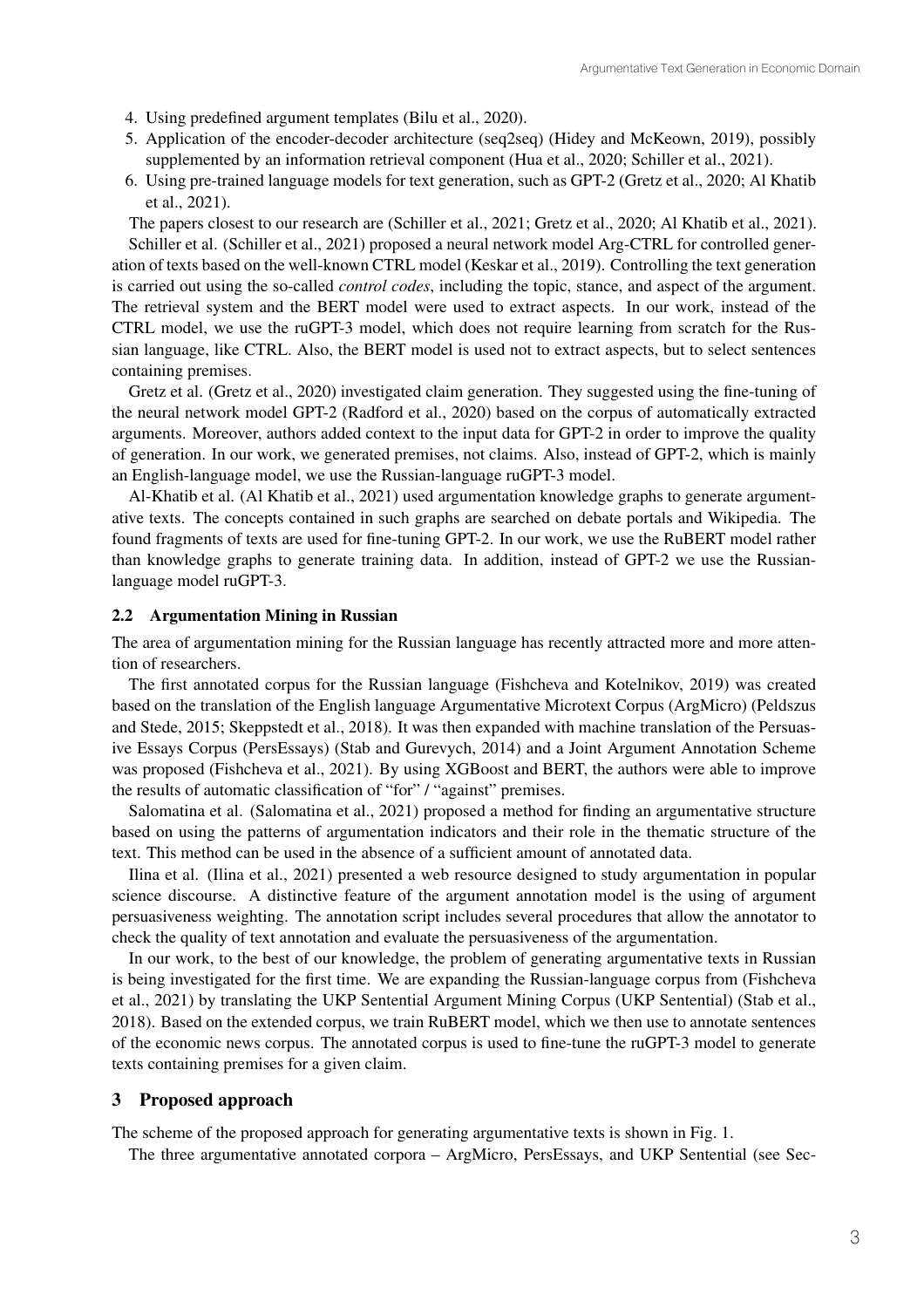tion 4) – serve as input data. They are used to fine-tune the pre-trained  $RuBERT<sup>1</sup>$  model (Kuratov and Arkhipov, 2019). This model showed the best results (along with XGBoost<sup>2</sup> model) in the argument classification task (Fishcheva et al., 2021). We also compared the performance of RuBERT with XGBoost on "premise" / "non-premise" classification task at the sentence level. As a result, RuBERT outperformed XGBoost (see Subsection 5.1) and further we used the RuBERT model.

We collected the corpus of economic news from the internet (see Section  $4$ ) – it is denoted as "Unlabeled economic corpus" on the scheme. The fine-tuned RuBERT classifies economic corpus sentences so we obtain economic corpus labeled by "premise" / "non-premise" (see details in Subsection 5.1).

At the next step, fine-tuning of the pretrained ruGPT-3 (ruGPT-3, 2020) model is carried out. Firstly, we choose 3,500 sentences (it is about 5% from the whole corpus) with the highest probability scores of classification as "premise" from RuBERT. Then we take pretrained ruGPT-3 model and fine-tune it on selected 3,500 sentences (see details in Subsection 5.2). To evaluate and compare the accuracy of the original model and the fine-tuned one, 20 prompts were used, for each prompt both models generated 20 potential premises. The 800 (400+400) received sentences were annotated manually (see details in Subsection 5.3).

#### 4 Text Corpora

In our study, we used three existing argument-annotated corpora – ArgMicro, PersEssays, and UKP Sentential, as well as a new economic news corpus.

The Argumentative Microtext Corpus (ArgMicro) was proposed in (Peldszus and Stede, 2015; Skeppstedt et al., 2018). The corpus includes 283 texts on various topics (raising the retirement age, health insurance, school uniforms, etc.). Each text contains one claim about a topic and from 2 to 10 ADUs (argumentative discourse units), annotated as premises "for" or "against" this claim. An ADU is a fragment of text that has a single argumentative value (Stede and Schneider, 2018). In the ArgMicro, an ADU can be either an entire sentence or part of a sentence. Further, we consider each individual ADU as a sentence.

The Persuasive Essays Corpus (PersEssays) was introduced in (Stab and Gurevych, 2014). It contains 399 texts on a wide range of topics (school education, immigration, economic policy, etc.). The ADUs are sentences. The annotation of sentences is done according to four types: main claim, claim, premise, and neutral element. When forming the training corpus for the classification "premise" / "non-premise", the main claims were excluded, just claims and the actual premises were used as "premises", and neutral elements – as "non-premises".

The UKP Sentential Argument Mining Corpus (UKP Sentential) was proposed in (Stab et al., 2018). The corpus includes 25,492 sentences, annotated as "for", "against" or "non-premise" in relation to one of the eight topics (abortion, cloning, the death penalty, etc.). The corpus contains 489 sentences, the annotation of which is different for different topics. Such sentences were excluded.

(Fishcheva and Kotelnikov, 2019) showed that the best result among the Google Translate, Yandex.Translate and Promt systems was demonstrated by Google Translate during machine translation of the ArgMicro corpus from English into Russian. Therefore, all three English corpora were translated into Russian using Google Translate.

The characteristics of all the corpora with argumentative annotation are shown in Table 1.

For fine-tuning of the ruGPT-3 model in economics, we used the corpus of Russian-language economic news, collected from the website *Banki.ru*<sup>3</sup>. The original corpus included 7,759 texts for the period from 01.06.2019 to 12.07.2021. The texts were segmented into sentences using the *Stanza*<sup>4</sup> library (average text size  $-9$  sentences) and tokenized using the *NLTK*<sup>5</sup> library. Further, 10% of the longest and shortest sentences, as well as repetitive sentences were removed. The preprocessing resulted in 68,859 sentences with an average length of 15 words.

<sup>1</sup> https://huggingface.co/DeepPavlov/rubert-base-cased

<sup>2</sup> https://xgboost.readthedocs.io

<sup>&</sup>lt;sup>3</sup>https://www.banki.ru

<sup>4</sup> https://stanfordnlp.github.io/stanza

<sup>5</sup> https://www.nltk.org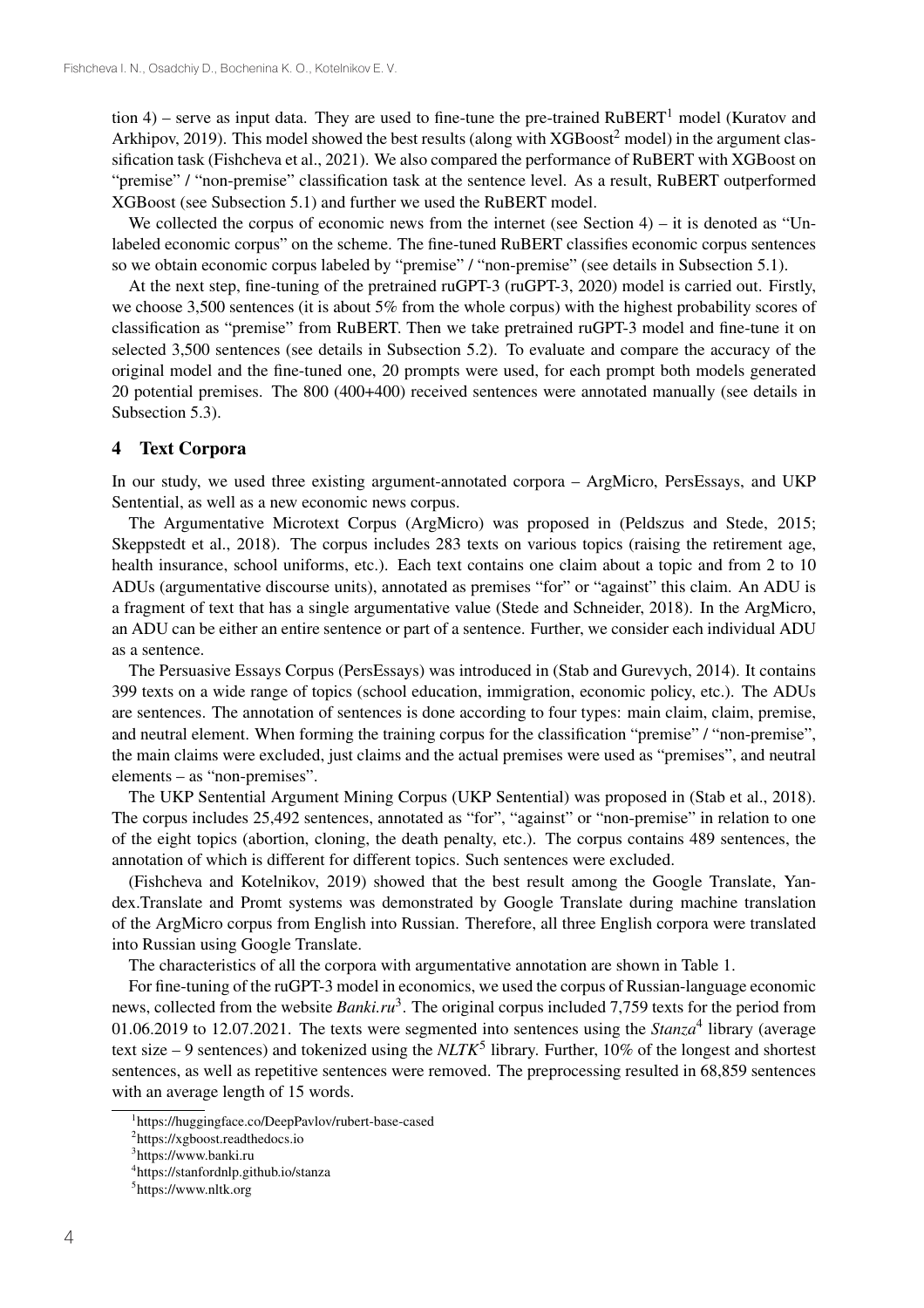

Figure 1: Scheme of the proposed approach.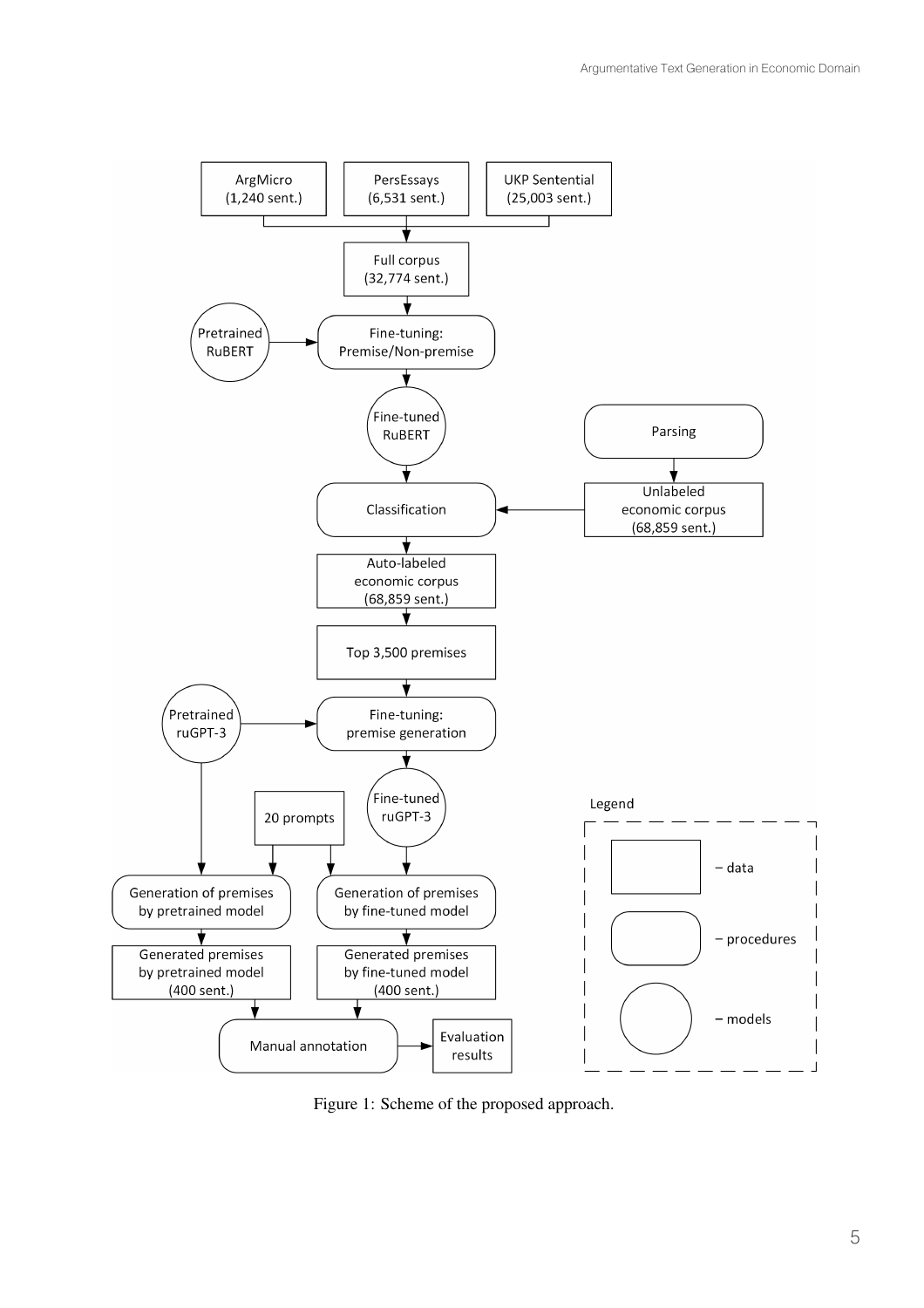| Corpora               | Premise | Non-premise | Total  |
|-----------------------|---------|-------------|--------|
| ArgMicro              | 1,236   |             | 1,240  |
| PersEssays            | 5,302   | 1,229       | 6,531  |
| <b>UKP</b> Sentential | 11,023  | 13,980      | 25,003 |
| Total                 | 17,561  | 15,213      | 32,774 |

Table 1: Characteristics of corpora with argumentative annotation.

# 5 Result and Discussion

### 5.1 "Premise" / "Non-premise" Classification

At the first step, we compared the performance of RuBERT and XGBoost, which were the best models in (Fishcheva et al., 2021). To this end, we fine-tuned the pre-trained RuBERT model and we trained the XGBoost classifier on the union of annotated corpora (ArgMicro ∪ PersEssays ∪ UKP Sentential). The problem of classifying sentences into two classes – "premise" and "non-premise" – was set. We used the same 5-fold cross-validation for both models to obtain performance scores. For selection of hyperparameters for XGBoost, 4-fold nested cross-validation was used, for RuBERT – hold-out dataset (validation 20%). The hyperparameters are as follows:

- XGBoost<sup>6</sup>: number of trees = [50, 150, **500**], maximum tree depth = [2, 8, 20, 30];
- RuBERT: number of epochs = [3, 5], batch size = [4, 8], learning rate =  $10^{-5}$ .

To train RuBERT, we used class *BertForSequenceClassification* from the *transformers*<sup>7</sup> library with the following settings:  $AdamW$  optimizer with default parameters, weight decay = 0.01, context length = 512 tokens.

Following (Fishcheva and Kotelnikov, 2019), we used three types of features for XGBoost:

- lexical features discursive markers (e.g., "therefore", "influence", "firstly", etc.) and modal words (e.g., "should be", "can", "want", etc.), including negations, 255 features in total;
- punctuation features comma, colon, semicolon, question and exclamation marks, 5 features in total;
- morphosyntactic features N-grams based on parts of speech (nouns, pronouns, verbs, adjectives, and adverbs),  $N = 2$ , 3, 4 (e.g., ADJ+ADJ+NOUN, ADV+VERB), and grammatical features of verbs: time, inclination, person; there are 783 features in total. Morphological analysis was carried out with *Mystem*8.

Unlike (Fishcheva and Kotelnikov, 2019), we have not added contextual features of the previous and next sentences, since the UKP Sentential corpus contains only individual sentences.

Cross-validation results for the union corpus (ArgMicro ∪ PersEssays ∪ UKP Sentential) are presented in Table 2.

Table 2: Performance scores for "premise" / "non-premise" classification: macro-averaged F1-score, Precision, Recall and Accuracy (Mean ± Std Dev)

| Model | F1-score                     | Precision                                                                  | Recall | Accuracy |
|-------|------------------------------|----------------------------------------------------------------------------|--------|----------|
|       |                              | $XGB$ oost   0.6800±0.0066   0.6817±0.0065   0.6796±0.0066   0.6832±0.0064 |        |          |
|       | RuBERT   $0.7903 \pm 0.0051$ | $\mid 0.7901 \pm 0.0051 \mid 0.7908 \pm 0.0050 \mid 0.7911 \pm 0.0051$     |        |          |

XGBoost is significantly inferior to RuBERT in this task, in contrast to the results of (Fishcheva et al., 2021), where both models showed comparable performance. This is due to the fact that contextual fea-

<sup>&</sup>lt;sup>6</sup>Optimal values of the hyperparameters are highlighted in bold – they turned out to be the same on all folds.

<sup>7</sup> https://huggingface.co/docs/transformers/model\_doc/bert

<sup>8</sup> https://yandex.ru/dev/mystem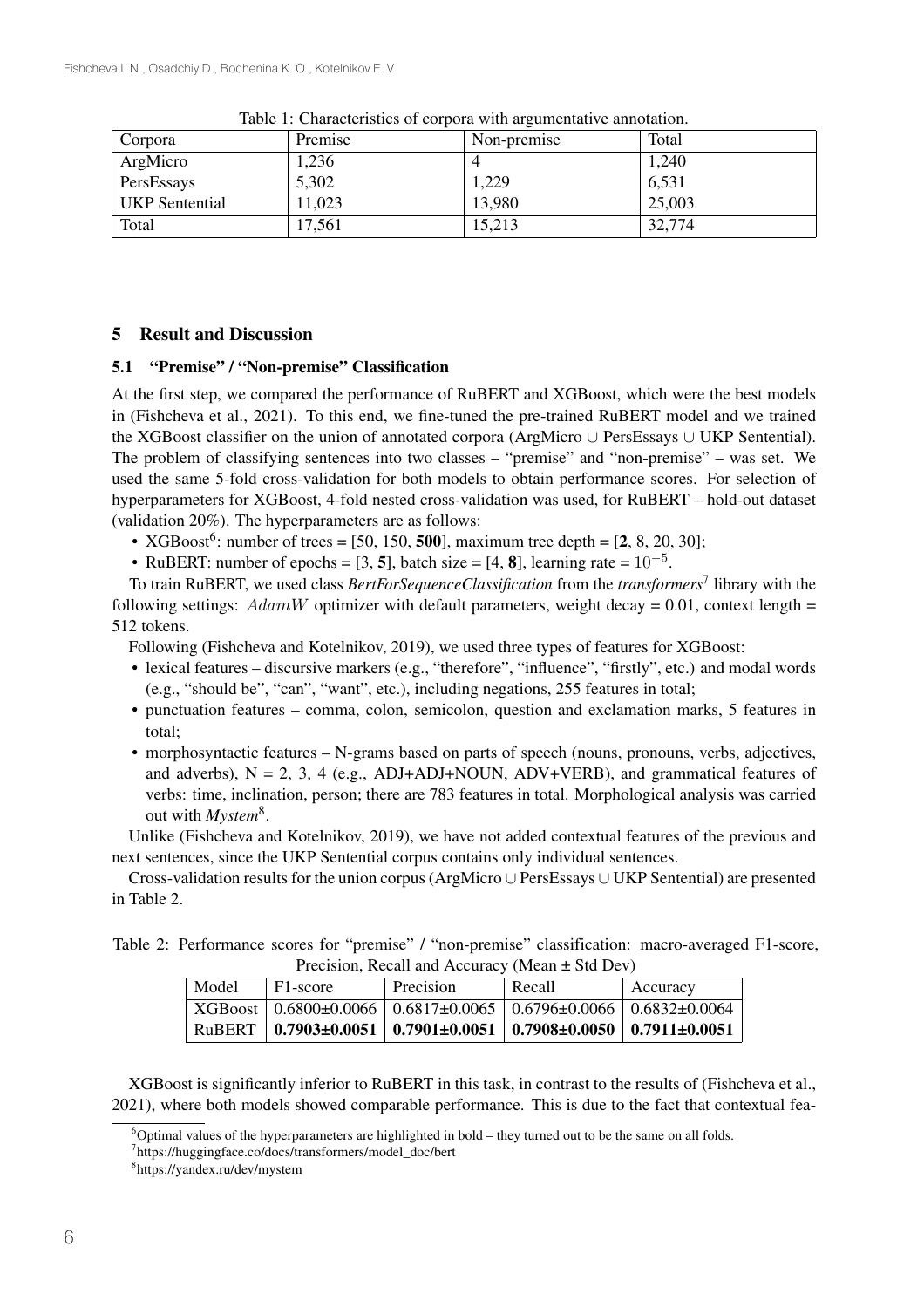tures, which are very important according to (Fishcheva et al., 2021), were not used in training XGBoost in our study.

Thus we decided to take RuBERT as the classification model. After performance assessment, RuBERT with the selected optimal hyperparameters was fine-tuned on the union corpus. The obtained model was used to classify 68,859 sentences of the economic corpus.

### 5.2 ruGPT-3 Fine Tuning

To build a model for generating argumentative texts, fine-tuning of the pretrained model ruGPT-3 (ruGPT-3, 2020) was held. To this end, 3,500 sentences (approx. 5%) from the economic corpus annotated by the RuBERT model as "premise" with the highest confidence scores were used as training data.

We fine-tuned the ruGPT3Large version (760M parameters) using NVIDIA RTX A6000 video card. The training sentences, which were prefixed with "*потому что*" ("*because*"), were fed individually to the input of the model. We tuned hyperparameters using hold-out strategy: 3,000 sentences were used as training dataset, 500 sentences – as validation dataset. The perplexity was the performance metric.

The hyperparameters were as follows:

- number of epochs  $=[1..5]$ ,
- batch size =  $[1, 2, 4, 8, 12, 16]$ ,

• learning rate =  $[10^{-6}, 10^{-5}, 5 \cdot 10^{-5}, 10^{-4}]$ .

The following hyperparameters turned out to be the best: number of epochs 1, batch size 12, learning rate  $5 \cdot 10^{-5}$ . Perplexity with these hyperparameters is equal to 9.66.

At the next step, the fine-tuned ruGPT-3 model was tested by manual annotation of the generated arguments.

### 5.3 Manual Annotation of Generated Premises

To test the fine-tuned ruGPT-3 model, we used 20 prompting claims (after each claim, suffix "*потому что*"–"*because*" was added) (Table 3).The original ruGPT3Large model was used as the baseline (zero-shot learning). For each prompt (with suffix "*потому что*"), each model generated 20 sentences – potential premises. The following parameters were used for generation in both models: *Top-K*=50, *Top-p*=0.92. Thus, each model generated 400 sentences.

The overall generated 800 sentences were manually annotated by four annotators. Annotators were provided with <*claim, sentence*> pairs with no information about which model generated the sentence. An argument was considered to be a sentence that could be used to convince an opponent of a given claim. The final decision about the sentence was based on a simple voting of the annotators' scores – the label was approved if at least 3 from 4 annotators agreed.

As a result, the labels were assigned to 660 sentences (82.5% from 800 sentences) (Table 4): 321 for the fine-tuned model and 339 for the original model. The agreement of the annotators calculated by Krippendorf alpha=0.4772. This level of agreement corresponds to moderate agreement on the Landis & Koch scale (Landis and Koch, 1977).

After manual annotation, the accuracy of the fine-tuned ruGPT-3 model was 63.2% (203 premises out of 321 sentences), and the accuracy of the original model was 42.5% (144 premises out of 339 sentences). Examples of premises generated by both models are shown in Table 5 (English version is presented in Table 6).

#### 5.4 Ethical Considerations

Since the proposed method is not controlled, the model may distort the meaning of the texts used in its fine-tuning. Therefore, the generated arguments may contain incorrect information and mislead users who are not experts. At the same time, large language generation models, including the RuGPT-3 model used in the proposed method, make it possible to generate texts that are indistinguishable from texts written by a person. Given the persuasive nature of the arguments generated by the proposed method, they can be used to deceive or even spread personalized disinformation (Zellers et al., 2019; Schuster et al., 2020). We hope that such technologies will be used only for peaceful purposes to improve and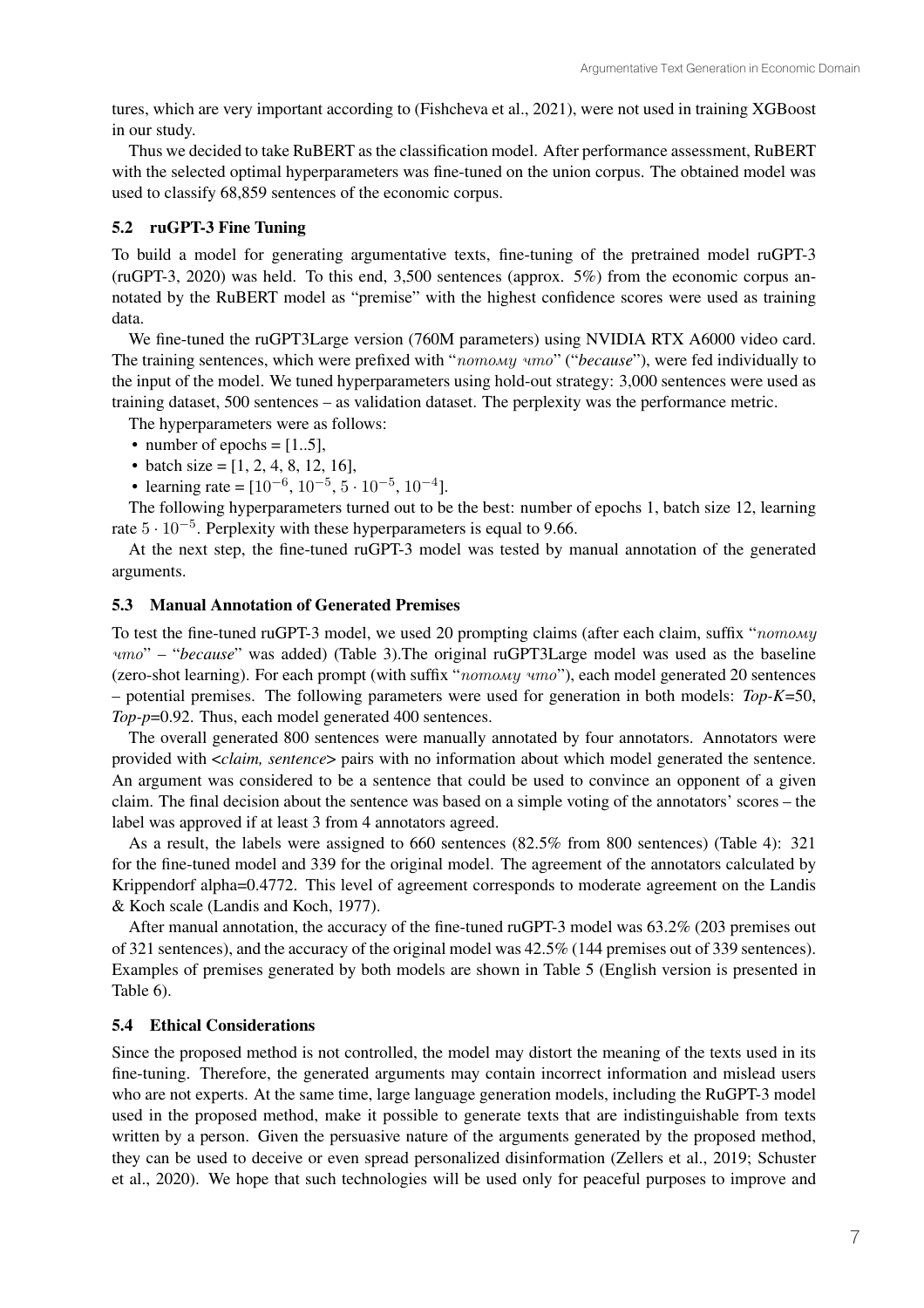| No.            | Prompting claims (Russian)            | English translation                              |
|----------------|---------------------------------------|--------------------------------------------------|
| $\mathbf{1}$   | Банкам следует более широко           | Banks should use biometrics more widely          |
|                | использовать биометрию                |                                                  |
| $\overline{2}$ | Вместо потребительского кредита       | Instead of a consumer loan, it is better to take |
|                | лучше взять автокредит                | a car loan                                       |
| 3              | В случае высокой инфляции нужно       | In case of high inflation, you need to invest in |
|                | вкладываться в драгоценные металлы    | precious metals                                  |
| $\overline{4}$ | Государственные облигации являются    | Government bonds are one of the most             |
|                | одним из наиболее надежных видов      | reliable types of securities                     |
|                | ценных бумаг                          |                                                  |
| 5              | Деньги нужно вкладывать в акции       | Money should be invested in stocks               |
| 6              | Деньги нужно вкладывать в облигации   | Money should be invested in bonds                |
| 7              | Для сохранения финансов оптимальнее   | To save finances, it is best to use deposits     |
|                | всего использовать депозиты           |                                                  |
| $8\,$          | Криптовалюты лучше фиатных валют      | Cryptocurrencies are better than fiat            |
|                |                                       | currencies                                       |
| 9              | Лучшая инвестиционная стратегия -     | The best investment strategy - non-state         |
|                | негосударственные пенсионные фонды    | pension funds                                    |
| 10             | Лучшей инвестицией является покупка   | The best investment is the purchase of real      |
|                | недвижимости                          | estate                                           |
| 11             | Наиболее выгодно вкладываться в       | The most profitable investment in blue chips     |
|                | голубые фишки                         |                                                  |
| 12             | Не следует играть на валютном рынке   | You should not play in the foreign exchange      |
|                |                                       | market                                           |
| 13             | Обучение финансовой грамотности       | Financial literacy training often leads to       |
|                | зачастую приводит к необоснованной    | unwarranted confidence                           |
|                | уверенности                           |                                                  |
| 14             | Покупка земельного участка является   | Buying a plot of land is a good investment       |
|                | хорошей инвестиционной стратегией     | strategy                                         |
| 15             | При оформлении кредитной карты        | When applying for a credit card, you should      |
|                | стоит внимательно отнестись к выбору  | carefully consider the choice of bank            |
|                | банка                                 |                                                  |
| 16             | Сбережения следует хранить в валюте   | Savings should be kept in foreign currency       |
| 17             | Сбережения следует хранить в долларах | Savings should be kept in dollars                |
| 18             | Сбережения следует хранить в евро     | Savings should be kept in euros                  |
| 19             | Сбережения следует хранить в рублях   | Savings should be kept in rubles                 |
| 20             | Храните деньги в той валюте в которой | Keep money in the currency in which you          |
|                | получаете зарплату                    | receive your salary                              |

Table 3: Prompting claims

| raore is regard or prefilled generation |              |              |            |  |
|-----------------------------------------|--------------|--------------|------------|--|
| Model                                   | Premise      | Non-premise  | <b>Sum</b> |  |
| Original model                          | 144 / 42.5%  | $195/57.5\%$ | 339/100%   |  |
| Fine-tuned model                        | $203/63.2\%$ | 118/36.8%    | 321/100\%  |  |
| Overall                                 | 347/52.6%    | 313/47.4%    | 660 / 100% |  |

| Table 4: Results of premise generation |  |  |  |  |  |
|----------------------------------------|--|--|--|--|--|
|----------------------------------------|--|--|--|--|--|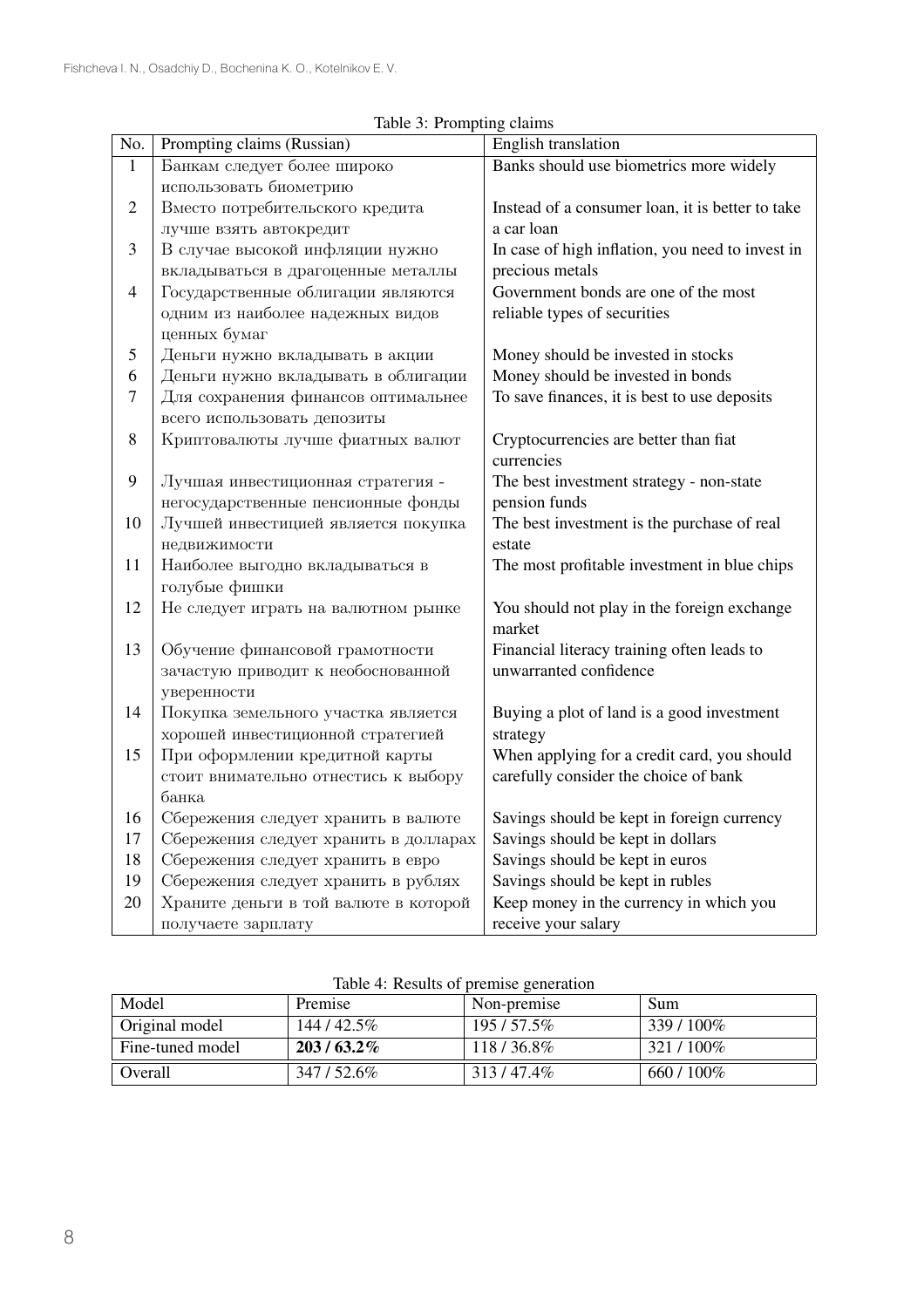simplify communications in society, and that the openness and independence of the development of such models will not only ensure equal access to them, but also stimulate the development of methods for detecting the use of such models.

| Claims               | Sentences                                          | Voting   |
|----------------------|----------------------------------------------------|----------|
| Банкам следует более | Fine-tuned ruGPT-3:                                | 4 from 4 |
| широко использовать  | она позволяет упростить процедуру взаимодействия   |          |
| биометрию            | с клиентами и упрощает проведение платежа.         |          |
|                      | Original ruGPT-3:                                  | 4 from 4 |
|                      | она может значительно упростить получение и об-    |          |
|                      | работку данных о клиентах.                         |          |
| Государственные      | Fine-tuned ruGPT-3:                                | 4 from 4 |
| облигации являются   | они не подвержены обесценению, не утрачивают сво-  |          |
| одним из наиболее    | ей ликвидности, их стоимость остается стабиль-     |          |
| надежных видов       | $n\delta u$ .                                      |          |
| ценных бумаг         | Original ruGPT-3:                                  | 4 from 4 |
|                      | они обеспечены государственной гарантией, которая  |          |
|                      | включает в себя государственный долг.              |          |
| Обучение финансовой  | Fine-tuned ruGPT-3:                                | 3 from 4 |
| грамотности          | человек, желающий научиться работать с цифровы-    |          |
| зачастую приводит к  | ми активами, начинает думать, что он сможет лег-   |          |
| необоснованной       | ко ими управлять.                                  |          |
| уверенности          | Original ruGPT-3:                                  | 3 from 4 |
|                      | люди не в состоянии проверить, насколько достовер- |          |
|                      | ны и правильны их утверждения.                     |          |

| Table 5: Examples of text generation (in Russian): claims (suffix "nomomy umo" is not shown); |  |
|-----------------------------------------------------------------------------------------------|--|
| generated sentences – premises; annotator scores' voting results.                             |  |

# 6 Conclusion

In our study, we proposed an approach for creating a Russian-language model of premise generation for a given claim in the economic domain. First, we compared the RuBERT and XGBoost models on the translated argument corpora ArgMicro, PersEssays, and UKP Sentential. The performance of RuBERT turned out to be better. The fine-tuned RuBERT model was used to annotate sentences from a corpus of economic news. The ruGPT-3 model was fine-tuned on the annotated s entences. The model's ability to generate argumentative premises was tested using manual annotation. The accuracy of generation of the fine-tuned model was more than 20 percentage points higher than that of the original model (63.2% vs.  $42.5\%$ ), which confirms the effectiveness of the proposed a pproach. We made this c orpus of 660 manually annotated pairs <*claim, sentence*> publicly available<sup>9</sup>.

In our opinion, the achieved quality of argumentative text generation by the fine-tuned models allows us to speak about the possibility of using such models in practice, for example, for online generation of arguments during business meetings.

As perspective areas of research, we plan to study the input context influence on GPT-type models quality.

# Acknowledgements

This work was supported by Russian Science Foundation, project № 22-21-00885, https://rscf.ru/en/ project/22-21-00885/.

<sup>&</sup>lt;sup>9</sup>https://github.com/kotelnikov-ev/economic\_argument\_generation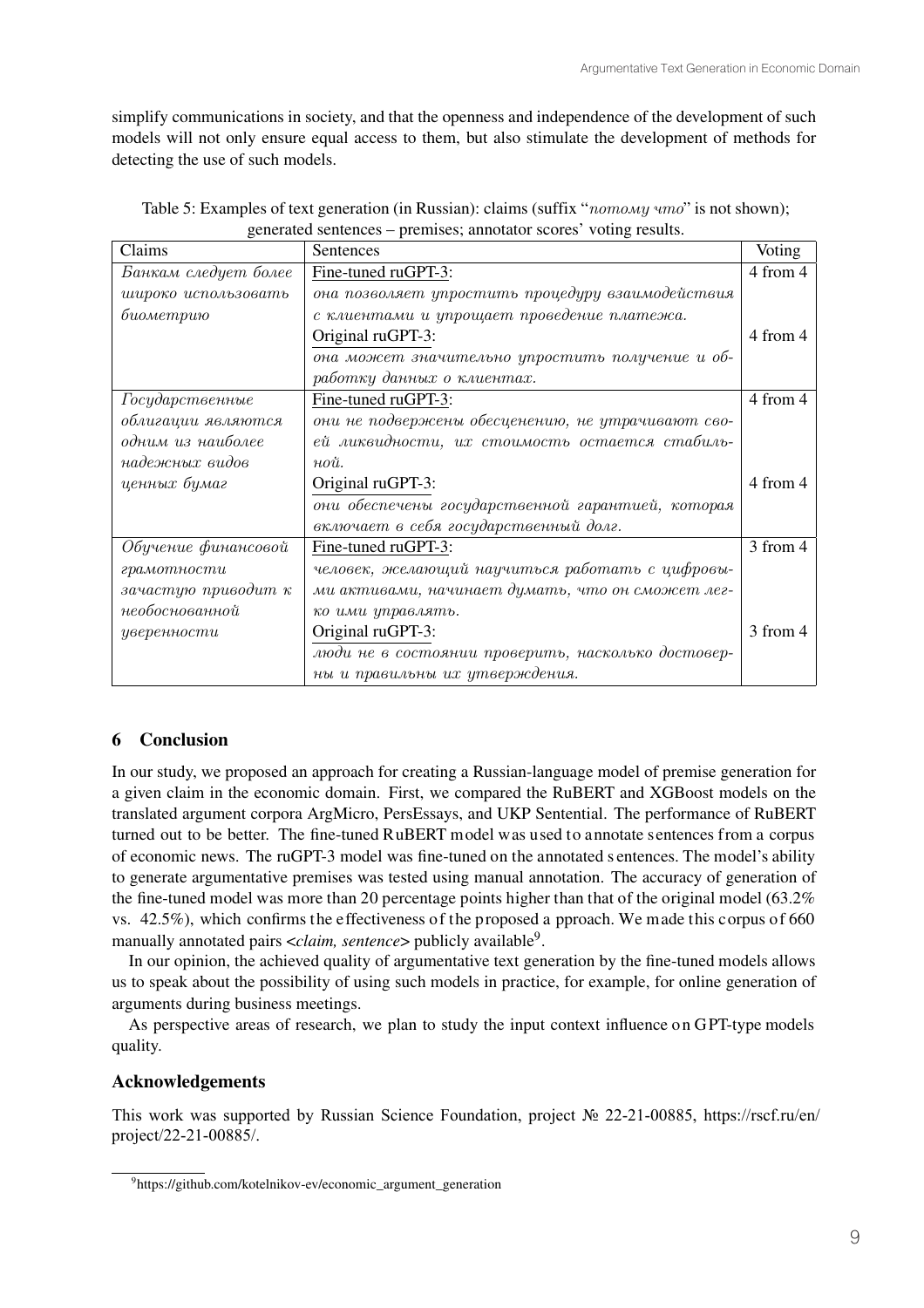| Claims                   | Sentences                                                          | Voting   |
|--------------------------|--------------------------------------------------------------------|----------|
| Banks should use         | Fine-tuned ruGPT-3:                                                | 4 from 4 |
| biometrics more widely   | it allows you to simplify the procedure of interaction with cus-   |          |
|                          | tomers and simplifies the payment process.                         |          |
|                          | Original ruGPT-3:                                                  | 4 from 4 |
|                          | it can greatly simplify the acquisition and processing of cus-     |          |
|                          | tomer data.                                                        |          |
| Government bonds are     | Fine-tuned ruGPT-3:                                                | 4 from 4 |
| one of the most reliable | they are not subject to depreciation, do not lose their liquidity, |          |
| types of securities      | <i>their value remains stable.</i>                                 |          |
|                          | Original ruGPT-3:                                                  | 4 from 4 |
|                          | they are backed by a state guarantee, which includes the public    |          |
|                          | debt.                                                              |          |
| Financial literacy       | Fine-tuned ruGPT-3:                                                | 3 from 4 |
| training often leads to  | a person who wants to learn how to work with digital assets        |          |
| unwarranted confidence   | begins to think that he can easily manage them.                    |          |
|                          | Original ruGPT-3:                                                  | 3 from 4 |
|                          | people are not able to check how reliable and correct their        |          |
|                          | statements are.                                                    |          |

Table 6: Examples of text generation (English version of Table 5): claims (suffix "*because*" is not shown); generated sentences – premises; annotator scores' voting results.

## References

- Khalid Al Khatib, Lukas Trautner, Henning Wachsmuth, Yufang Hou, and Benno Stein. 2021. Employing Argumentation Knowledge Graphs for Neural Argument Generation. // *Proceedings of the 59th Annual Meeting of the Association for Computational Linguistics and the 11th International Joint Conference on Natural Language Processing*, P 4744–4754.
- Yonatan Bilu and Noam Slonim. 2016. Claim Synthesis via Predicate Recycling. // *Proceedings of the 54th Annual Meeting of the Association for Computational Linguistics (ACL) - Short Papers*, P 525–530.
- Yonatan Bilu, Ariel Gera, Daniel Hershcovich, Benjamin Sznajder, Dan Lahav, and et al. 2020. Argument Invention from First Principles. // *Proceedings of the 57th Annual Meeting of the Association for Computational Linguistics (ACL)*, P 1013–1026.
- Tom B. Brown, Benjamin Mann, Nick Ryder, Melanie Subbiah, Jared Kaplan, and et al. 2020. Language Models are Few-Shot Learners. // *Proceedings of the 34th Conference on Neural Information Processing Systems (NeurIPS 2020)*, P 1877–1901.
- Giuseppe Carenini and Johanna D. Moore. 2006. Generating and evaluating evaluative arguments. *Artificial Intelligence*, 170(11):925–952.
- Roxanne El Baff, Henning Wachsmuth, Khalid Al-Khatib, Manfred Stede, and Benno Stein. 2019. Computational Argumentation Synthesis as a Language Modeling Task. // *Proceedings of the 12th International Conference on Natural Language Generation*, P 54–64.
- William Fedus, Barret Zoph, and Noam Shazeer. 2021. Switch Transformers: Scaling to Trillion Parameter Models with Simple and Efficient Sparsity.
- Irina Fishcheva and Evgeny Kotelnikov. 2019. Cross-Lingual Argumentation Mining for Russian Texts. // *Proceedings of the 8th International Conference "Analysis of Images, Social networks and Texts" (AIST 2019), Lecture Notes in Computer Science*, P 134–144.
- Irina Fishcheva, Valeriya Goloviznina, and Evgeny Kotelnikov. 2021. Traditional Machine Learning and Deep Learning Models for Argumentation Mining in Russian Texts. // *Computational Linguistics and Intellectual Technologies: Proceedings of the International Conference "Dialog-2021"*, P 246–258.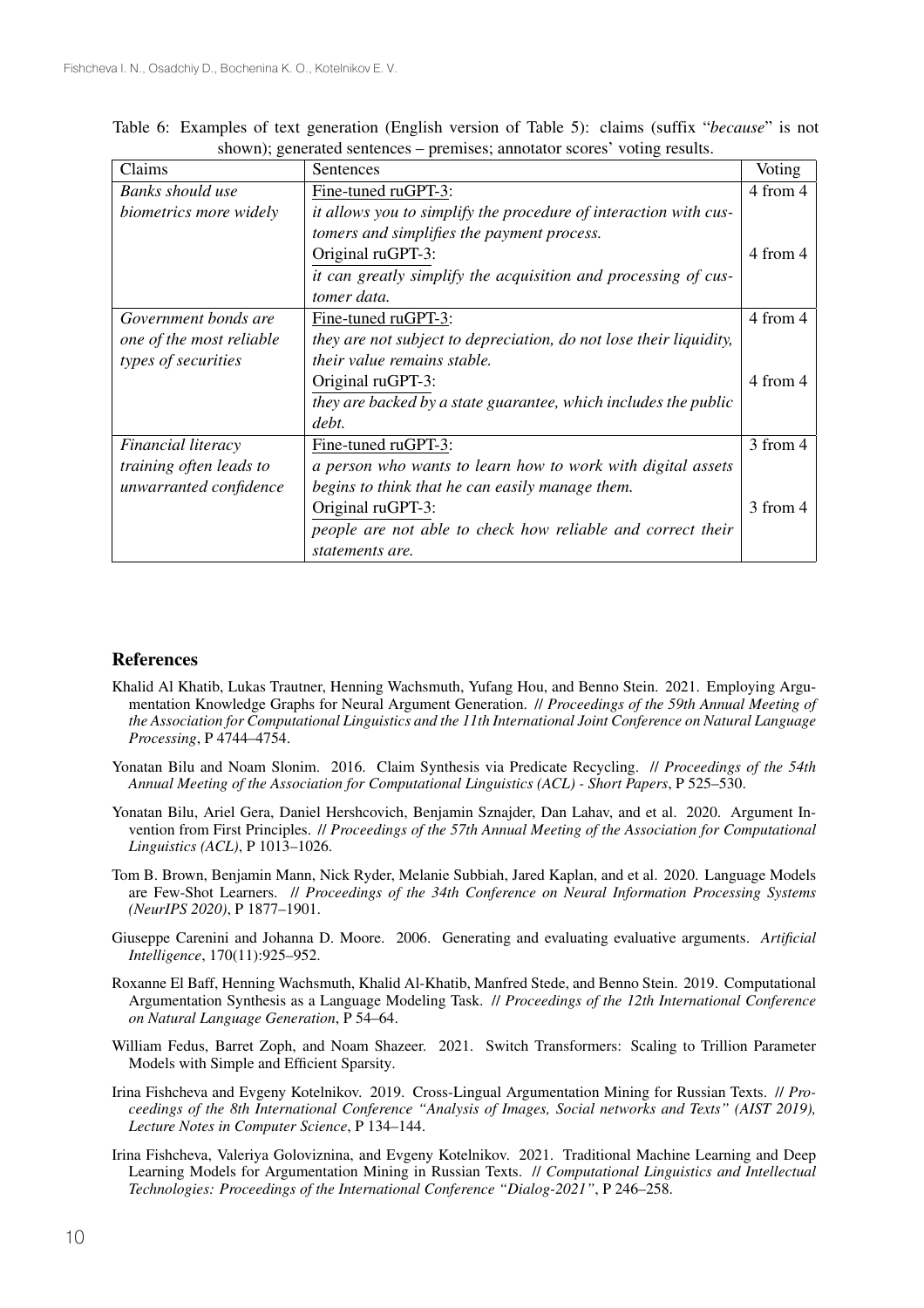- Shai Gretz, Yonatan Bilu, Edo Cohen-Karlik, and Noam Slonim. 2020. The workweek is the best time to start a family – A Study of GPT-2 Based Claim Generation. // *Findings of the Association for Computational Linguistics (EMNLP)*, P 528–544.
- Xu Han, Zhengyan Zhang, Ning Ding, Yuxian Gu, Xiao Liu, and et al. 2021. Pre-Trained Models: Past, Present and Future. *AI Open*.
- Christopher Hidey and Kathleen McKeown. 2019. Fixed that for you: Generating contrastive claims with semantic edits. // *Proceedings of the Conference of the North American Chapter of the Association for Computational Linguistics: Human Language Technologies (NAACL-HLT)*, volume 1, P 1756–1767.
- Xinyu Hua, Zhe Hu, and Lu Wang. 2020. Argument generation with retrieval, planning, and realization. // *Proceedings of the 57th Annual Meeting of the Association for Computational Linguistics (ACL)*, P 2661–2672.
- D Ilina, I Kononenko, and E Sidorova. 2021. On Developing a Web Resource to Study Argumentation in Popular Science Discourse. // *Computational Linguistics and Intellectual Technologies: Proceedings of the International Conference "Dialog-2021"*, P 318–327.
- Nitish Shirish Keskar, Bryan McCann, Lav R. Varshney, Caiming Xiong, and Richard Socher. 2019. CTRL: A Conditional Transformer Language Model for Controllable Generation.
- Yuri Kuratov and Mikhail Arkhipov. 2019. Adaptation of deep bidirectional multilingual transformers for Russian language. // *Computational Linguistics and Intellectual Technologies: Proceedings of the International Conference "Dialog-2019"*, P 333–340.
- J. Richard Landis and Gary G. Koch. 1977. The Measurement of Observer Agreement for Categorical Data. *Biometrics*, 33(1):159–174.
- Andreas Peldszus and Manfred Stede. 2015. An Annotated Corpus of Argumentative Microtexts. // *Proceedings of the 1st European Conference on Argumentation*, P 801–815.
- Alec Radford, Jeffrey Wu, Rewon Child, David Luan, Dario Amodei, and Ilya Sutskever. 2020. Language Models are Unsupervised Multitask Learners. *OpenAI Technical report*.
- Colin Raffel, Noam Shazeer, Adam Roberts, Katherine Lee, Sharan Narang, and et al. 2020. Exploring the limits of transfer learning with a unified text-to-text transformer. *Journal of Machine Learning Research*, 21:1–67.
- Paul Reisert, Naoya Inoue, Naoaki Okazaki, and Kentaro Inui. 2015. A Computational Approach for Generating Toulmin Model Argumentation. // *Proceedings of the 2nd Workshop on Argumentation Mining*, P 45–55.
- ruGPT-3. 2020. pretrained language model. https://sbercloud.ru/ru/datahub/rugpt3family/ rugpt-3-large.
- N. V. Salomatina, I. S. Kononenko, E. A. Sidorova, and I. S. Pimenov. 2021. Identification of connected arguments based on reasoning schemes "from expert opinion". *Journal of Physics: Conference Series*, 1715.
- SBERT. 2020. pretrained language model. https://developers.sber.ru/portal/services/sbert.
- Benjamin Schiller, Johannes Daxenberger, and Iryna Gurevych. 2021. Aspect-Controlled Neural Argument Generation. // *Proceedings of the 2021 Conference of the North American Chapter of the Association for Computational Linguistics: Human Language Technologies*, P 380–396.
- Tal Schuster, Roei Schuster, Darsh J. Shah, and Regina Barzilay. 2020. The Limitations of Stylometry for Detecting Machine-Generated Fake News. *Computational Linguistics*, 46(2):499–510.
- Maria Skeppstedt, Andreas Peldszus, and Manfred Stede. 2018. More or less controlled elicitation of argumentative text: Enlarging a microtext corpus via crowdsourcing. // *Proceedings of the 5th Workshop on Argument Mining*, P 155–163.
- Christian Stab and Iryna Gurevych. 2014. Annotating argument components and relations in persuasive essays. // *Proceedings of the International Conference on Computational Linguistics*, P 1501–1510.
- Christian Stab, Tristan Miller, Pranav Schiller, Benjamin Rai, and Iryna Gurevych. 2018. Cross-topic argument mining from heterogeneous sources using attention-based neural networks. // *Proceedings of the Conference on Empirical Methods in Natural Language Processing (EMNLP)*, P 3664–3674.
- Manfred Stede and Jodi Schneider. 2018. Argumentation Mining. *Synthesis Lectures on Human Language Technologies. Morgan & Claypool Publishers*.